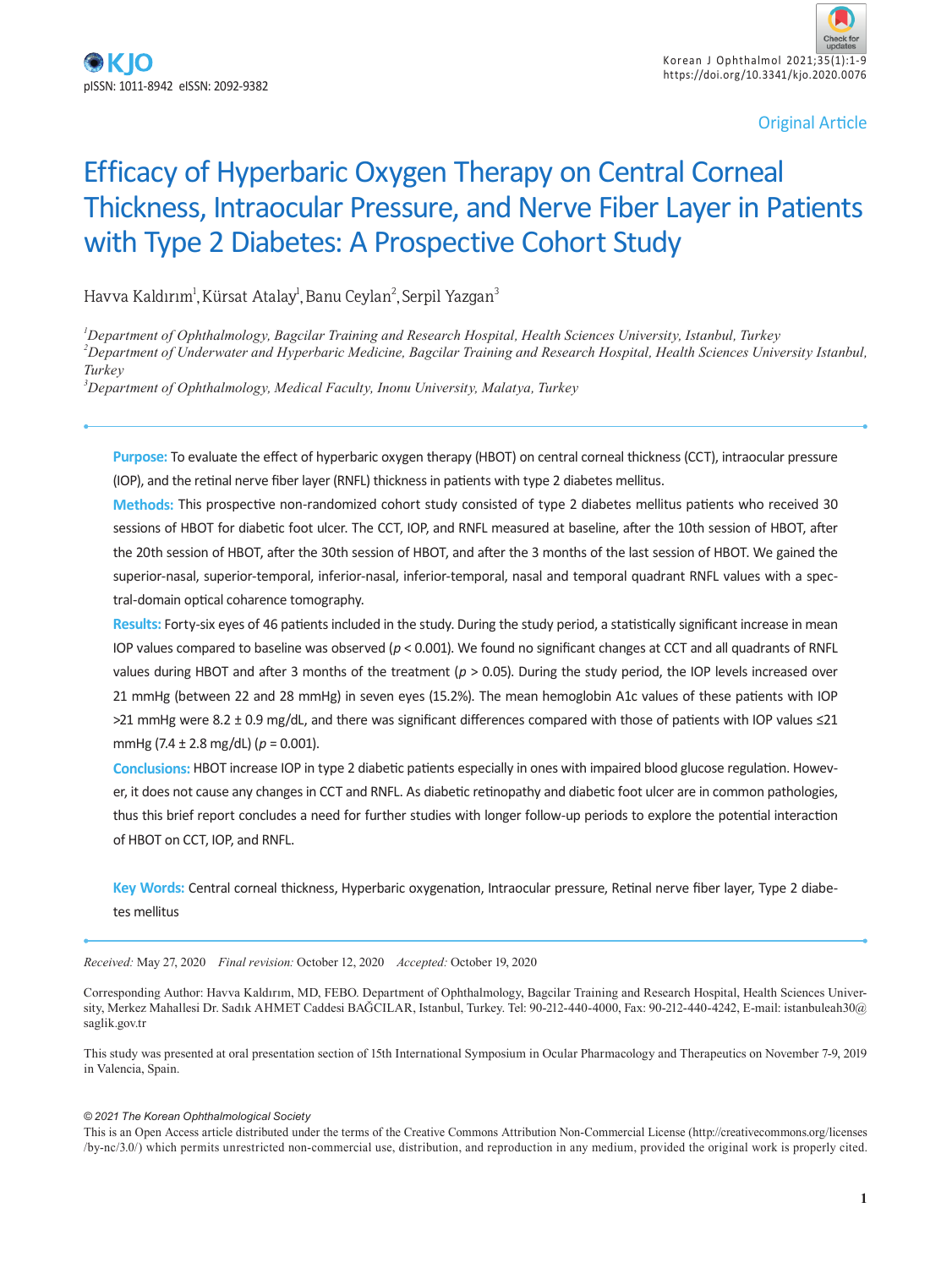Hyperbaric oxygen therapy (HBOT) is effective and noninvasive treatment that has been applied to treat various conditions related to hypoxia, including decompression sickness, acute carbonmonoxide intoxication, air embolism, soft tissue infections, radiation necrosis, and impaired wound healing [1].

HBOT increases oxygen pressure and concentration of reactive oxygen species (ROS) in tissue [2]. An excess of ROS in tissues and/or deficiencies in antioxidant activity, may contribute to complications of HBOT [3,4]. The eye, with its intense exposure to light, robust metabolic activity and in certain regions, high oxygen tension, is particularly susceptible to oxidative damage. Reactive oxygen and nitrogen species have been implicated in a growing number of medical conditions affecting the human eye. For example, ROS and deficiencies in antioxidant activities contribute to the pathogenetic processes in cataract, age-related macular degeneration and keratoconus [5-8].

ROS can play a role in the pathogenesis of glaucoma by stimulating apoptosis and inflammatory pathways on the level of the trabecular meshwork (TM) [9]. The exact molecular impact of ROS on the TM is uncertain, although small studies have suggested reduced cellular adhesion to the surrounding extracellular matrix, overexpression of extracellular matrix proteins such as fibronectin leading to reduced TM-cell permeability and direct damage as key mechanisms [10-12].

Our aim to evaluate the effect of HBOT on central corneal thickness (CCT), intraocular pressure (IOP), and retinal nerve fiber layer (RNFL) thickness in patients with type 2 diabetes mellitus (DM).

## **Materials and Methods**

This prospective, nonrandomized-cohort study was conducted at Department of Retina, University of Health Sciences between June 2018 and June 2019. Ethical approval was obtained from the Local Research Ethics Committee (project no. 2017.12.1.04.020), and the study performed according to the tenets of the Declaration of Helsinki. The nature and purpose of the study were explained in detail to all participants, and written informed consent was obtained.

Forty-six eyes of 46 consecutive patients with a diagnosis of diabetic foot ulcer (DFU) and planned to 30 sessions HBOT were included in this study. Participant's right eyes were evaluated. Patients who undergoing argon laser photocoagulation, ocular surgery and antivascular endothelial growth factor therapy in less than 1 years, have uncontrolled systemic or ocular diseases, consuming alcohol and tobacco, refractive error beyond -2.0 and +2.0 diopters, corneal diseases, signs or history of glaucoma or ocular hypertension, neovascularization or edema on optic disc, optic disc anomalies and noncompliant patients were also excluded the study.

### HBOT procedure

HBOT was carried out in a multiplace hyperbaric chamber once a day (between 8:30 a.m. and 10:00 a.m.), five times a week. The treatment protocol consisted of 120 minutes lasting periods of inhalation of 100% oxygen at a pressure of 2.5 atmospheres absolute, interspersed with two "air breaks" lasting 5 minutes, after each 30 minutes of inhalation. All of the patients underwent 30 sessions of HBOT.

#### Ophthalmological evaluation

Demographic data from those involved in the study were obtained baseline and a complete ophthalmologic examination including assessment of best-corrected visual acuity, measurement of IOP, slit lamp biomicroscopy and dilated fundus examination were performed. Fundus florecein angiography (FFA) imaging and anterior chamber angle examination with the Goldman three-mirror contact lens were done all patients at baseline and after three months of last session of HBOT.

CCT was measured by the same ophthalmologist using Lenstar LS 900 (Haag-Streit AG, Köniz, Switzerland). After instillation of a mixture of 0.5% proparacaine and fluorescein into the eye, IOP was measured by Goldmann applanation tonometry and the average of three measurements was recorded. IOP measurements of the patients were made between 10:00 a.m. and 10:30 a.m. during the study. Peripapillary RNFL thickness was measured by automatically using a spectral-domain optical coherence tomography device (Spectralis; Heidelberg Engineering, Heidelberg, Germany). All of the spectral-domain optical coherence tomography images had a signal strength of 9 or better. For RNFL analysis, a 3.45-mm diameter peripapil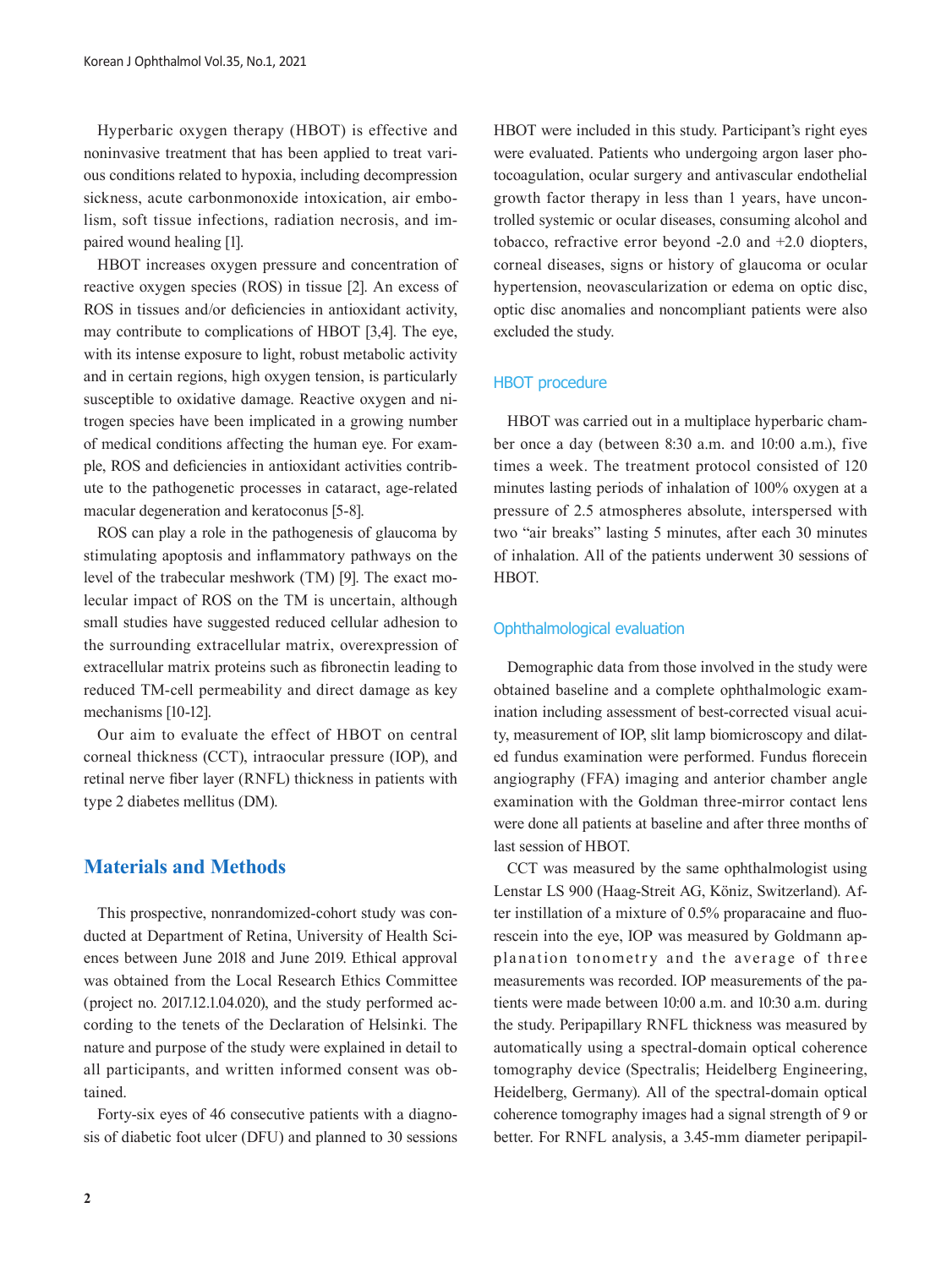lary ring was measured as six quadrants containing nasal-superior (NS), temporal-superior (TS), nasal-inferior (NI), temporal-inferior (TI), nasal (N) and temporal (T). All measurements were obtained at baseline (CCT-b, IOP-b, and RNFL-b), after 10th session of HBOT (CCT-1, IOP-1, and RNLF-1), after 20th session of HBOT (CCT-2, IOP-2, and RNLF-2), after 30th session of HBOT (CCT-3, IOP-3, and RNLF-3) and after 3 months last session of HBOT (CCT-4, IOP-4, and RNLF-4). Hemoglobin A1c (HbA1c) (%) values were gained before of HBOT.

### Statistical analysis

Statistical analysis of the study was done by using IBM SPSS Statistics ver. 19.0 (IBM Corp., Armonk, NY, USA). The distribution of data was determined with a Shapiro-Wilk test. The descriptive statistics of continuous variables were expressed as mean  $\pm$  standard deviation and categorical variables were expressed as frequency and percent. Friedman's ANOVA test was used for the comparison of variables of measurements at different times. Paired Samples *t*-test or Wilcoxon sign rank test were used to compare baseline and each measured value of different times according to the distribution of data. Kruskal-Wallis test was used to compare groups created according to HbA1c values. A *p*-value of less than 0.05 was considered statistically significant in all test except for Friedman's ANOVA test (*p* < 0.01 was considered statistically significant).

## **Results**

This study included 46 eyes of 46 type 2 diabeticpatients who have DFUs. Thirty-three patients were male and 13 patients were female. The median age was  $58.58 \pm 3.30$ years (range, 53–65 years) and duration of diabetes was  $20.52 \pm 2.84$  years (range, 16–27 years). The mean visual acuity during study period was  $0.22 \pm 0.13$  logMAR (between 0.3 and 0.0 logMAR). All patients were phakic. The average cup-to-disc ratio in the study subjects was between 0.1 and 0.3 and absence of glaucomatous disc appearance. According to the baseline FFA findings, 17 eyes have mild-moderate non-proliferative DRP, 11 eyes have severe non-proliferative diabetic retinopathy (DRP) and 18 eyes have no proliferative diabetic retinopathy findings due to applied laser photocoagulation at least 1 years ago.

| <b>Table 1.</b> Comparison of IOP and CCT values with baseline<br>and consecutive measurement values after HBOT |       |            |
|-----------------------------------------------------------------------------------------------------------------|-------|------------|
| Parameter                                                                                                       | Value | $p$ -value |

| 1 alameter              | vaiuv              | $p$ -value                 |
|-------------------------|--------------------|----------------------------|
| $IOP$ (mmHg)            |                    |                            |
| $IOP-b$                 | $16.17 \pm 2.71$   | NA.                        |
| $IOP-1$                 | $18.15 \pm 3.44$   | $p_1$ < 0.001 <sup>*</sup> |
| $IOP-2$                 | $18.52 \pm 4.03$   | $p_2$ < 0.001 <sup>*</sup> |
| $IOP-3$                 | $18.39 \pm 3.93$   | $p_3$ < 0.001 <sup>*</sup> |
| $IOP-4$                 | $17.19 \pm 3.40$   | $p_4$ < 0.001 <sup>*</sup> |
| $p$ -value <sup>†</sup> | < 0.001            |                            |
| $CCT$ ( $\mu$ m)        |                    |                            |
| CCT-b                   | $555.39 \pm 31.90$ | <b>NA</b>                  |
| CCT-1                   | $555.00 \pm 30.83$ | $p_1 = 0.191$ <sup>*</sup> |
| CCT-2                   | $555.00 \pm 30.92$ | $p_2 = 0.446^*$            |
| $CCT-3$                 | $555.50 \pm 30.83$ | $p_3 = 0.401^*$            |
| CCT-4                   | $555.00 \pm 31.68$ | $p_4 = 0.704$ <sup>*</sup> |
| $p$ -value <sup>†</sup> | 0.117              |                            |

Values are presented as mean  $\pm$  standard deviation.

 $IOP = \text{intraocular pressure}; CCT = \text{central corneal thickness};$ HBOT = hyperbaric oxygen therapy;  $NA$  = not available;  $b$  = baseline value;  $1 =$  value after 10th session of HBOT;  $2 =$  value after 20th session of HBOT;  $3$  = value after 30th session of HBOT;  $4 =$  value after 3 months of last session of HBOT;  $p_1 =$ comparison of baseline and after the 10th session of HBOT;  $p_2$  = comparison of baseline and after the 20th session of HBOT;  $p_3$  = comparison of baseline and after the 30th session of HBOT;  $p_4$  = comparison of baseline and after 3 months of the last session of HBOT.

\*Wilcoxon sign rank test,  $p < 0.05$  was considered statistically significant; † Friedman's ANOVA test, *p* < 0.01 was considered statistically significant.



**Fig. 1.** Intraocular pressure (IOP) changes during hyperbaric oxygen therapy (HBOT). IOP- $b = b$  aseline IOP value; IOP-1 = IOP after the 10th session of HBOT; IOP-2 = IOP after the 20th session of HBOT; IOP-3 = after the 30th session of HBOT; IOP-4 = IOP after the three months of the last session of HBOT.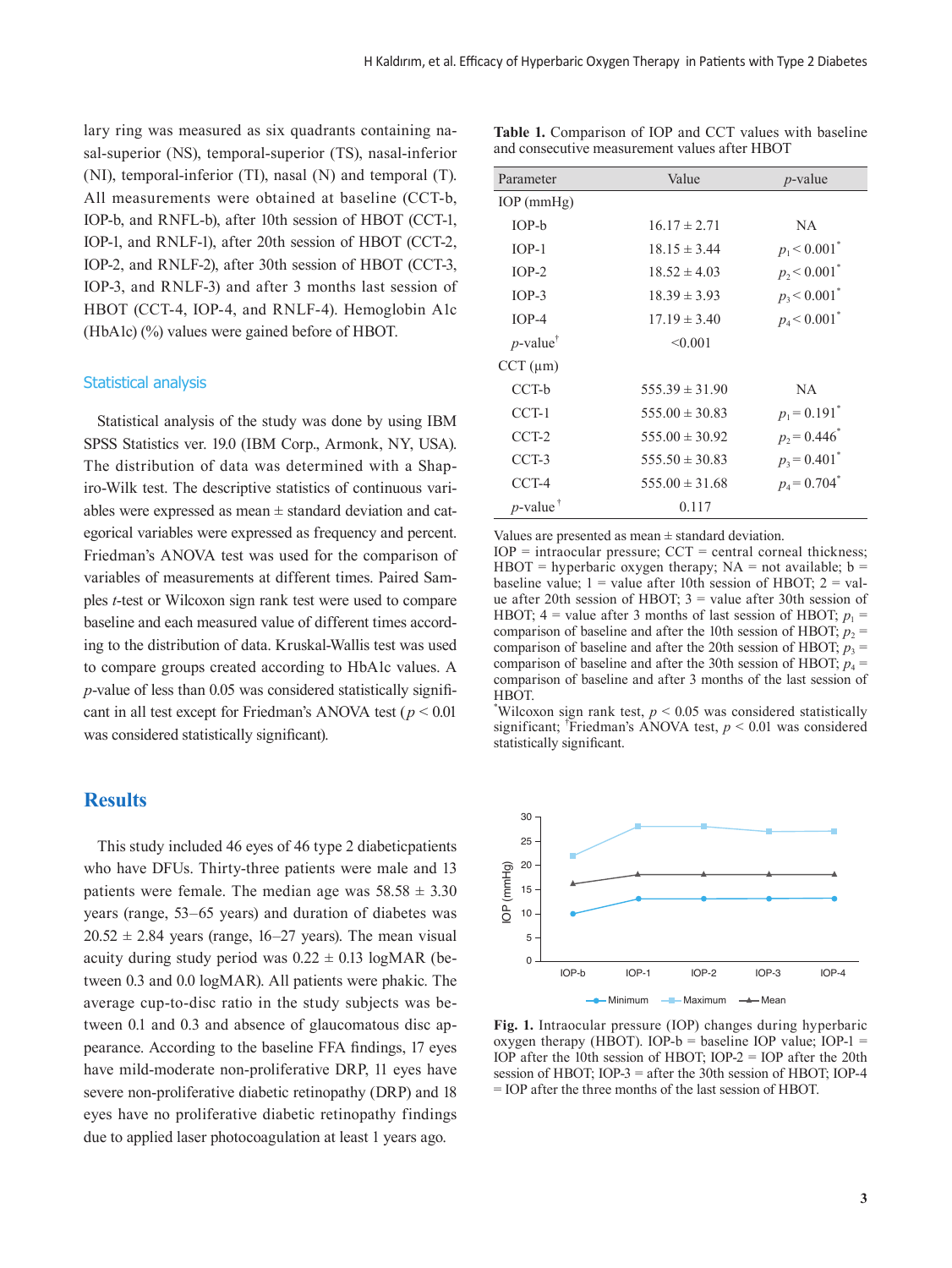| Parameter               | Value              | $p$ -value                 | (Continued)             |                    |                            |
|-------------------------|--------------------|----------------------------|-------------------------|--------------------|----------------------------|
| $RNFL$ ( $\mu$ m)       |                    |                            | Parameter               | Value              | $p$ -value                 |
| RNFL-IN-b               | $105.86 \pm 30.40$ | NA                         | RNFL-ST-b               | $111.78 \pm 25.04$ | <b>NA</b>                  |
| RNFL-IN-1               | $104.56 \pm 29.24$ | $p_1 = 0.124$ <sup>*</sup> | RNFL-ST-1               | $112.28 \pm 25.39$ | $p_1 = 0.777^*$            |
| RNFL-IN-2               | $105.02 \pm 30.63$ | $p_2$ = 0.351 <sup>*</sup> | RNFL-ST-2               | $112.45 \pm 24.79$ | $p_2$ = 0.601 <sup>*</sup> |
| RNFL-IN-3               | $105.28 \pm 30.33$ | $p_3 = 0.606^*$            | RNFL-ST-3               | $112.36 \pm 25.10$ | $p_3$ = 0.691 <sup>*</sup> |
| RNFL-IN-4               | $104.41 \pm 29.39$ | $p_4 = 0.370^*$            | RNFL-ST-4               | $111.73 \pm 25.00$ | $p_4 = 0.270^*$            |
| $p$ -value <sup>†</sup> | 0.096              |                            | $p$ -value <sup>†</sup> | 0.096              |                            |
| RNFL-IT-b               | $116.80 \pm 26.46$ | NA                         | RNFL-T-b                | $70.50 \pm 10.13$  | <b>NA</b>                  |
| RNFL-IT-1               | $117.17 \pm 22.30$ | $p_1 = 0.661^*$            | RNFL-T-1                | $71.32 \pm 10.28$  | $p_1 = 0.113$ <sup>*</sup> |
| RNFL-IT-2               | $118.19 \pm 26.74$ | $p_2$ = 0.363 <sup>*</sup> | RNFL-T-2                | $69.56 \pm 8.27$   | $p_2$ = 0.313 <sup>*</sup> |
| RNFL-IT-3               | $117.52 \pm 23.34$ | $p_3 = 0.485$ <sup>*</sup> | RNFL-T-3                | $70.50 \pm 9.36$   | $p_3$ = 0.818 <sup>*</sup> |
| RNFL-IT-4               | $116.26 \pm 22.50$ | $p_4 = 0.571$ <sup>*</sup> | RNFL-T-4                | $70.26 \pm 10.28$  | $p_4 = 0.196^*$            |
| $p$ -value <sup>†</sup> | 0.07               |                            | $p$ -value <sup>†</sup> | 0.02               |                            |
| RNFL-SN-b               | $100.28 \pm 26.68$ | <b>NA</b>                  | RNFL-N-b                | $66.71 \pm 11.29$  | NA                         |
| RNFL-SN-1               | $100.60 \pm 25.26$ | $p_1 = 0.697^*$            | RNFL-N-1                | $66.63 \pm 10.25$  | $p_1 = 0.882^*$            |
| RNFL-SN-2               | $99.47 \pm 27.22$  | $p_2 = 0.477$ <sup>*</sup> | RNFL-N-2                | $66.30 \pm 11.01$  | $p_2 = 0.411$ <sup>*</sup> |
| RNFL-SN-3               | $101.41 \pm 26.49$ | $p_3$ = 0.289 <sup>*</sup> | RNFL-N-3                | $66.78 \pm 10.34$  | $p_3 = 0.775$ <sup>*</sup> |
| RNFL-SN-4               | $100.95 \pm 26.71$ | $p_4 = 0.455$ <sup>*</sup> | RNFL-N-4                | $66.45 \pm 10.30$  | $p_4 = 0.237$ <sup>*</sup> |
| $p$ -value <sup>†</sup> | 0.904              |                            | $p$ -value <sup>†</sup> | 0.248              |                            |

**Table 2.** Comparison of RNFL thickness with baseline and consecutive measurement values after HBOT

(Continuing)

Values are presented as mean  $\pm$  standard deviation.

 $RNFL =$  retinal nerve fiber layer; HBOT = hyperbaric oxygen therapy;  $NA =$  not available;  $IN =$  inferonasal;  $IT =$  inferotemporal;  $SN =$ superionasal;  $ST =$  superiotemporal;  $N =$  nasal;  $T =$  temporal;  $b =$  baseline measurement; 1 = measurements after 10th session of HBOT;  $2 =$  measurements after 20th session of HBOT;  $3 =$  measurement after 30th session of HBOT;  $4 =$  measurements after threemonth of last session of HBOT;  $p_1$  = comparison of baseline and after the 10th session of HBOT;  $p_2$  = comparison of baseline and after the 20th session of HBOT;  $p_3$  = comparison of baseline and after the 30th session of HBOT;  $p_4$  = comparison of baseline and after 3 months of the last session of HBOT.

\* Wilcoxon sign rank test, *p* < 0.05 was considered statistically significant; † Friedman's ANOVA test, *p* < 0.01 was considered statistically significant.

|  | Table 3. Comparison of intraocular levels according to the HbA1c values |  |
|--|-------------------------------------------------------------------------|--|
|  |                                                                         |  |

| IOP value $(mmHg)$ | $HbA1c$ (mg/dL)     |                         |                 |            |
|--------------------|---------------------|-------------------------|-----------------|------------|
|                    | $\leq 7.0$ (n = 17) | 7.0 $\leq$ 7.5 (n = 17) | $>7.5$ (n = 12) | $p$ -value |
| $IOP-b$            | $17(10-21)$         | $16(13-19)$             | $16(14-21)$     | 0.694      |
| $IOP-1$            | $17(13-22)$         | $17(14-21)$             | $22(14-28)$     | 0.029      |
| $IOP-2$            | $17(13-22)$         | $17(14-22)$             | $21.5(14-28)$   | 0.018      |
| $IOP-3$            | $17(13-22)$         | $17(14-22)$             | $22.5(17-27)$   | 0.049      |
| $IOP-4$            | $16(12-21)$         | $16(14-21)$             | $19(14-21)$     | 0.61       |

Values are presented as median (min–max).

HbA1c = hemoglobin A1C; IOP = intraocular pressure;  $b =$  baseline measurement; 1 = measurements after 10th session of hyperbaric oxygen therapy (HBOT); 2 = measurements after 20th session of HBOT; 3 = measurement after 30th session of HBOT; 4 = measurements after 3 months of last session of HBOT.

\* Kruskal-Wallis test.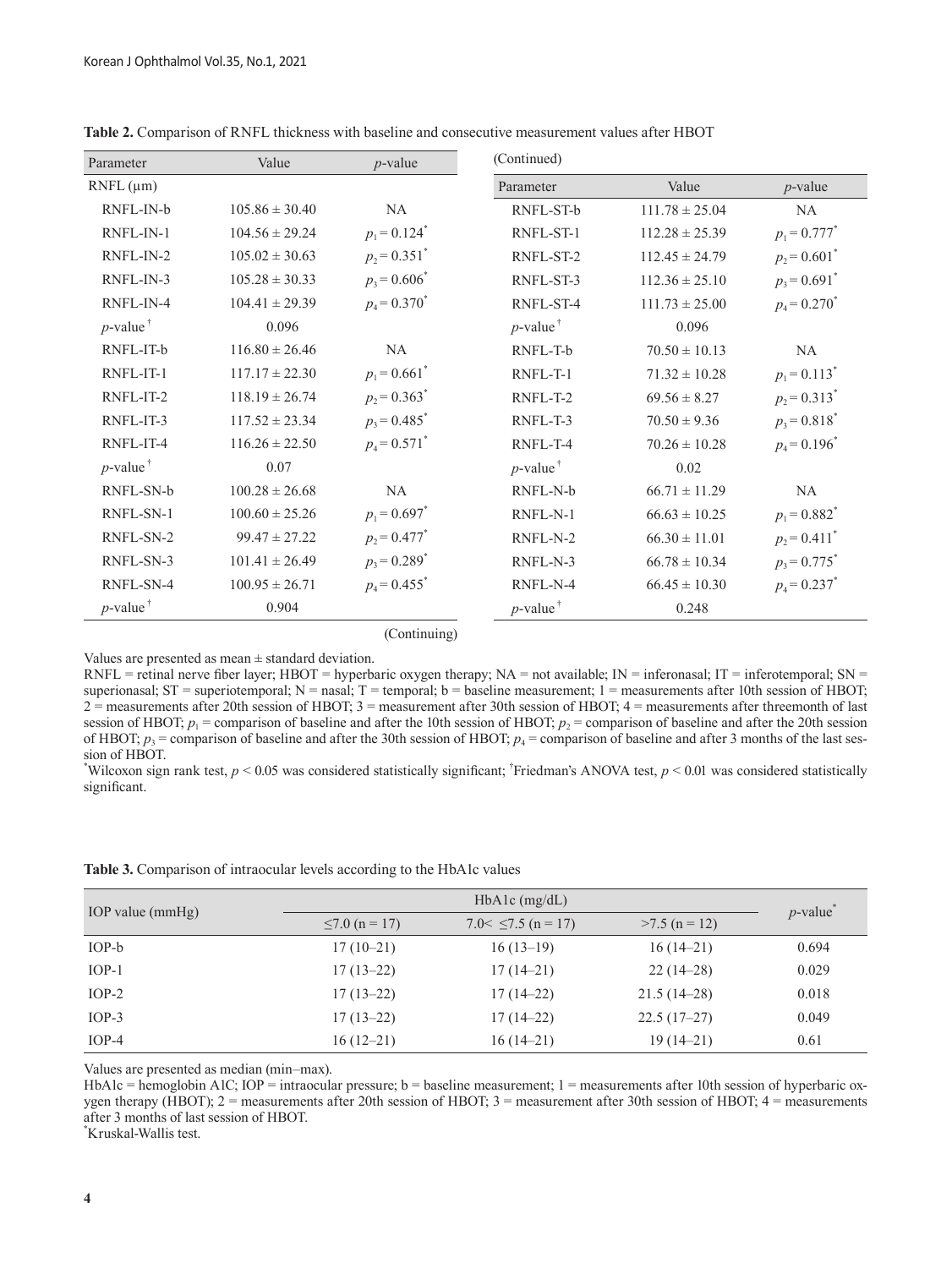There was significant IOP increases in all measurement times compared to the base-line values ( $p < 0.05$ ) (Table 1) and Fig. 1). During the study period, the IOP level increased over 21 mmHg (between 22 and 28 mmHg) in seven eyes (15.2%). These cases were closely followed by whether they had visual field defects with standard automated perimetry 24-2 testing (Humphrey Field Analyzer; Carl Zeiss Meditec, Dublin, CA, USA) once a week until the end of the study. In none of these cases, glaucoma-related visual field defects were observed. These patients no underwent topical antiglaucomatous medication until the end of HBOT. Topical brimonidine tartrate 0.15%,  $2 \times 1$ was applied into these seven eyes after the last HBOT session. Mean IOP values were higher than baseline values at controls 3 months after the end of HBOT. However, there was no case with IOP above 21 mmHg.

No statistically significant difference was observed when CCT values and the six quadrants RNFL were compared with baseline values (Table 1, 2).

At the baseline of the gonioscopic examination, the anterior chamber angles of all the patients were open and slightly pigmentation was present. There was also no difference in the anterior chamber angle examination with the Goldman three-mirror contact lens and optical disc head, peripapillary region, diabetic retinopathy stage in the FFA taken at the end of HBOT compared with initial values. None of the patients required laser or anti-vascular endothelial growth factor treatment during the study period.



**Fig. 2.** Median intraocular pressure (IOP) values according to the hemoglobin A1C (HbA1c) levels. IOP- $b =$  baseline IOP value; IOP-1 = IOP after the 10th session of hyperbaric oxygen therapy (HBOT); IOP-2 = IOP after the 20th session of HBOT; IOP-3 = after the 30th session of HBOT; IOP-4 = IOP after the 3 months of the last session of HBOT; Group 1 = HbA1c  $\leq$ 7.0 mg/dL (n = 17); Group  $2 = 7.0$  mg/dL  $\leq$  HbA1c  $\leq$  7.5 mg/dL (n = 17); Group 3  $=$  HbAlc >7.5 mg/dL (n = 12).

HbA1c values were  $7.4 \pm 1.9\%$  in mild-moderated DRP.  $8.1 \pm 2.3\%$  in patients with severe DRP, and  $7.3 \pm 1.9\%$  in patients who had previously received argon laser and inactive DRP. The mean HbA1c values of 7 patients with IOP  $>$ 21 mmHg were 8.2  $\pm$  0.9 mg/dL, and there was significant differences compared with those of patients with IOP values ≤21 mmHg (7.4 ± 2.8 mg/dL) ( $p = 0.001$ ). There was also significant differences in IOP-1, IOP-2 and IOP-3 values between groups that is created according to the HbA1c levels (*p* < 0.05) (Table 3 and Fig. 2).

## **Discussion**

For over 50 years HBOT has been regularly used for chronic wound care and yet the underlying mechanisms, clinical effectiveness and side effects are rightly still called into question. When DFU do not heal despite adequate conservative management or progress, HBOT can be considered as an adjuvant therapy [13]. One of crucial effects of HBOT is an increase in angiogenesis activity that leads toformation of new blood vessels and hence increase in nutrients supply to the hypoxic tissue [14,15]. There has been a considerable debate on the relationship between HBOT and ROS production in ocular tissues. ROS is associated with several ocular diseases including keratoconus, myopia, cataract, age-related macular degeneration, and glaucoma [7,16-19]. Myopia can be a direct toxic effect of oxygen on the crystalline lens and is the most common side effect of HBOT [16]. Long-term exposures to intensive HBOT were found to be associated with the development of nuclear cataract in support of the theory of associated oxidative damage to the lens proteins [17]. Oxidative stres induce degeneration and death of the retinal pigment epithelium with age-related macular degeneration [18]. For patients who have or are at risk for developing age-related macular degeneration, there may be adverse consequences from increased exposure to ROS associated with HBOT.

Oxidative stress may have a role in the pathogenesis of glaucoma, through degradation of the trabecular network [19]. TM is the most sensitive tissue of the anterior chamber to the oxidative damage. Increased ROS levels and the oxidative stress damage mainly structural and functional components of mtDNA in TM endothelial cells, remodeling of TM cytoarchitecture and this leadsto TM enlargement or collapse [19-21]. Therefore, its oxidative-related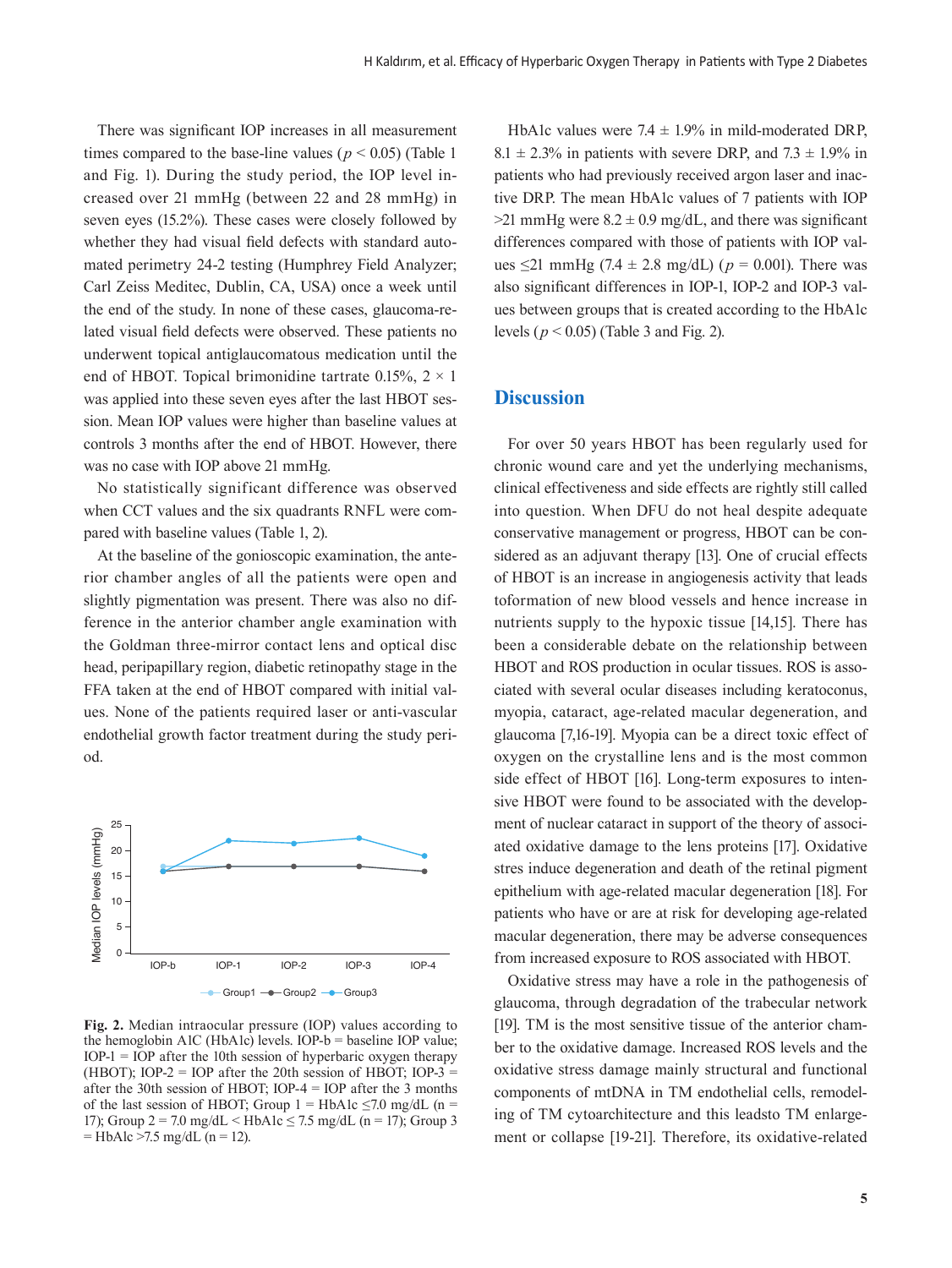enlargementor collapse leads to the increased outflow resistance andelevation of IOP [20]. Previous studies have shown that oxidative stress can elevate IOP [22,23]. Blood and aqueous humour ROS levels in glaucoma patients were found to be significantly higher than in controls [22]. Analysis of blood plasma samples found that total antioxidant status was decreased in patients with glaucoma [24,25].

There are very few publications in the literature on how IOP fluctuations are affected during HBOT and after the end of treatment. Gallin-Cohen et al. [26] found that HBOT has been associated with a reduction of IOP in rabbits. In other studies conducted by Bojic et al. [27] and Bojic et al. [28], it is showed that HBOT is not significant alterations on IOP in patients with glaucoma. However, Ersanli et al. [29] claimed that IOP was reduced significantly by a mean 1.85 mmHg during HBOT (2.5 bar) in their study. In our study, IOP measurements during the study and controls 3 months after the end of the HBOT were statistically higher than the baseline values. Unlike previous studies, the subjects in our study were patients without glaucoma before HBOT and all with type 2 DM. The IOP increase in our patients may be due to HBOT or the additional contribution of type 2 DM. Larger clinical studies evaluating the effect of future HBOT on IOP will clarify this problem.

In our study, when examined IOP changes of 46 patients with type 2 DM who were treated with HBOT for 30 sessions with diabetic foot ulser diagnosis, IOP measurements of seven (15.2%) eyes after the 10th session of treatment were above 21 mmHg (between 22 and 28 mmHg). IOP measurements of these subjects were also above 21 mmHg during HBOT. After the last session HBOT, topical anti-glaucomatous drops were started in these eyes. When these patients were compared with those of IOP  $\leq$ 21 mmHg, their HbA1c values were higher than those of patients with IOP values ≤21 mmHg. This result shows that poor blood glucose regulation may cause IOP elevation in HBOT cases. Hyperglycemia and high HbA1c levels lead to free radical production by glucose oxidation, non-enzymatic glycation of proteins and elevation of lipid peroxidation [30,31]. Exaggerated ROS production triggering by hyperglycemia can reduce the antioxidant enzyme activities directly. Both free radical formation by HBOT and poor blood glucose regulation may exceed the neutralizing capacity of antioxidant systems of the eye, and HBOT-related side effects may increase in these patients.

The use of antioxidants is critical to combat the oxidative stressors caused by the production of ROS and for the maintenance of homeostasis. Under conditions of ROS overproduction, supplementation with compounds of a high antioxidant potential is immensely valuable. The use of antioxidant compounds in the treatment of glaucoma have been previously studied. Some previous animal and human studies found that antioxidant supplementation can improve insulin resistance and decrease blood glucose concentrations and HbA1c [32-34]. On the other hand, vitamin E, N-acetylcysteine, and resveratrol have previously been shown to be beneficial in the management of primer open glaucoma [35,36]. Furthermore, the consumption of flavonoid containing foods has been found to reduce the overall risk of primer open glaucoma and benefit longterm visual function [37]. Hodges et al. [38] found that intravenously administration of 1 mg/kg myricetin decreased IOP in normotensive rabbits. Based on these studies, antioxidant supplementation may be considered to prevent ocular side effects such as IOP increase due to ROS in DFU patients receiving HBOT treatment.

As it is known, CCT values affect IOP measurements. We not observed any significant differences in CCT values during our study compared with baseline values. Similar findings were found in the study of Ayata et al. [39]. The study measured CCT with an ultrasonic pachymeter before and immediately after HBO treatment, which lasted 120 minutes at 2.4 atmospheres absolute with three 30-min oxygen and two 5-minute air breathing periods. They foud that HBO treatment did not change the CCT in diabetic subjects, however, the CCT was significantly reduced after HBO treatment in nondiabetic subjects. Our study was different than the Ayata et al. [39] study that was containing a non-diabetic control group, but our study did not include non-diabetic patients.

In our study, we also detected that although there was a significant increase in IOP, no change was detected in RNFL examination. This result suggested that HBOT may have a positive effect on the optic nerve despite the increase in IOP. Although there is not any study evaluating the effect of HBOT on RNFL in the literature, some case series investigating the efficacy of HBOT in optic nerve diseases have been reported. In one of these series, HBOT administered in four cases due toradiation-induced optic neuropathy. According to this study, HBOT was useful in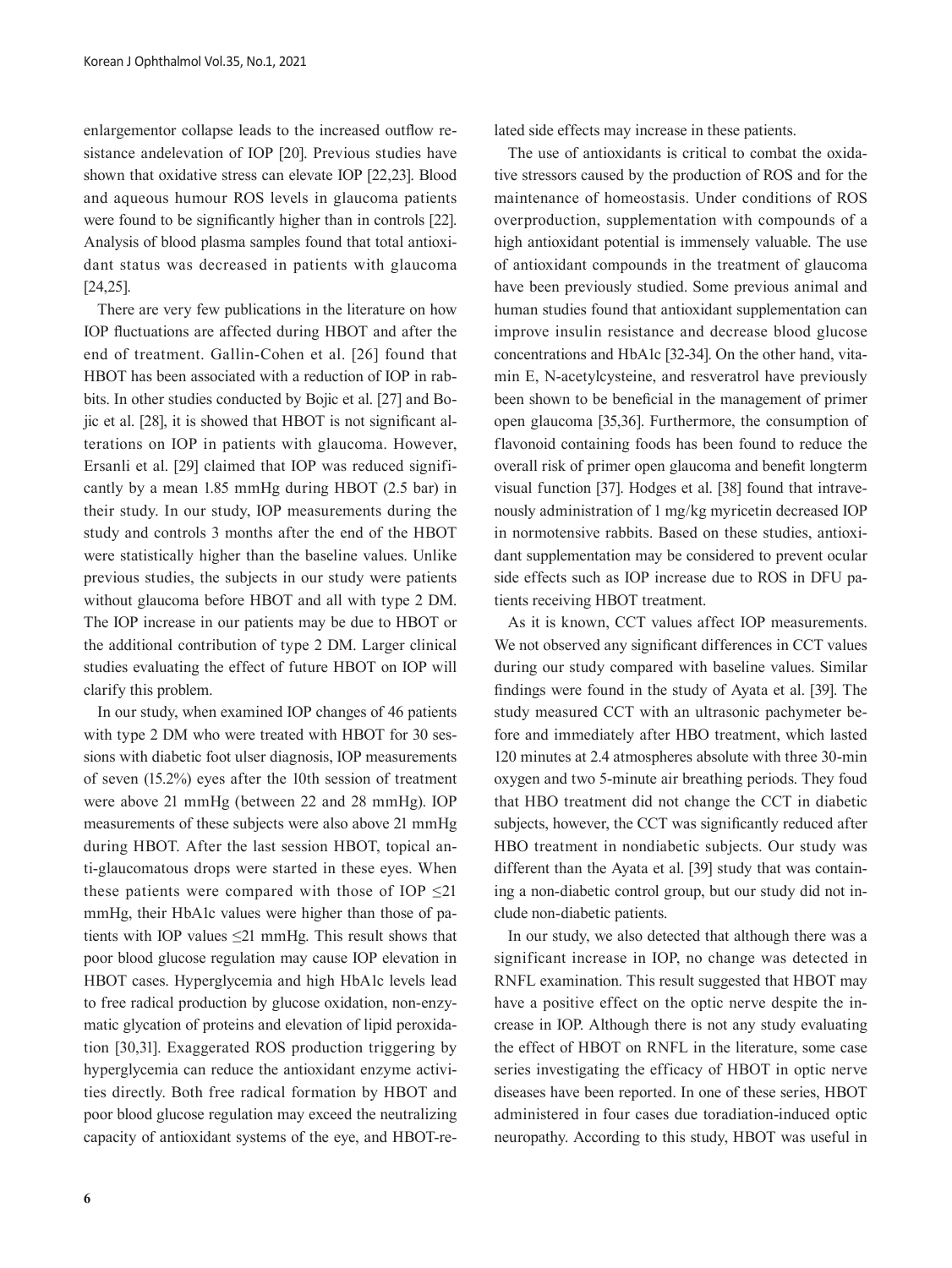two patients who have received HBOT within 72 hours after visual loss, however, it was not any benefit in the other two patients who have treated with HBO two weeks after visual loss [40]. Conversely, in another study, the visual acuity improved in a patient who have treated with HBO 17 weeks after the onset of radiation-induced optic neuropathy [41].

HBOT provided significant improvement of visual acuity and field in patients with non-arteritic anterior ischemic optic neuropathy [42]. HBOT also temporarily improves visual symptoms in patients with multiple sclerosis [43]. Nevertheless, HBOT can not be recommended in these patients until more advanced and well-designed studies are reported.

One of the two important results we obtained in our study is that HBOT may increase IOP, especially in patients with impaired blood glucose regulation. For this reason, IOP follow-up should be strictly performed in patients with poor blood glucose levels, and supplementation with an anti-oxidant agent may be considered as an option in these cases. Another result is not observed any changes in RNFL thichness in spite of increase in IOP values.

One of the main limitations of the study is that the effect of HBOT on IOP change in individuals without diabetes could not be investigated. Secondly, we have not demonstrated the histopathologic effects of HBOT on ocular tissue samples such as trabeculum that is more accurate approach to evaluate the results of this study, however; this is only possible by examining animal experiments and/or dead human tissue specimens.

In the light of our study results, studies involving ROS measurements in anterior chamber samples can be performed to find the reasons for IOP increase in HBOT treatment. In addition, the effects of antioxidant therapy on IOP may be investigated in diabetic patients with poor blood glucose regulation during HBOT.

## **Conflict of Interest**

No potential conflict of interest relevant to this article was reported.

## **References**

- 1. Kaur S, Pawar M, Banerjee N, Garg R. Evaluation of the efficacy of hyperbaric oxygen therapy in the management of chronic nonhealing ulcer and role of periwound transcutaneous oximetry as a predictor of wound healing response: a randomized prospective controlled trial. *J Anaesthesiol Clin Pharmacol* 2012;28:70-5.
- 2. Oter S, Korkmaz A, Topal T, et al. Correlation between hyperbaric oxygen exposure pressures and oxidative parameters in rat lung, brain, and erythrocytes. *Clin Biochem* 2005;38:706-11.
- 3. Benedetti S, Lamorgese A, Piersantelli M, et al. Oxidative stress and antioxidant status in patients undergoing prolonged exposure to hyperbaric oxygen. *Clin Biochem* 2004;37:312-7.
- 4. Dennog C, Radermacher P, Barnett YA, Speit G. Antioxidant status in humans after exposure to hyperbaric oxygen. *Mutat Res* 1999;428:83-9.
- 5. Palmquist BM, Philipson B, Barr PO. Nuclear cataract and myopia during hyperbaric oxygen therapy. *Br J Ophthalmol* 1984;68:113-7.
- 6. Tokarz P, Kaarniranta K, Blasiak J. Role of antioxidant enzymes and small molecular weight antioxidants in the pathogenesis of age-related macular degeneration (AMD). *Biogerontology* 2013;14:461-82.
- 7. Shoham A, Hadziahmetovic M, Dunaief JL, et al. Oxidative stress in diseases of the human cornea. *Free Radic Biol Med* 2008;45:1047-55.
- 8. Arnal E, Peris-Martinez C, Menezo JL, et al. Oxidative stress in keratoconus? *Invest Ophthalmol Vis Sci* 2011;52:8592-7.
- 9. Mozaffarieh M, Grieshaber MC, Flammer J. Oxygen and blood flow: players in the pathogenesis of glaucoma. *Mol Vis* 2008;14:224-33.
- 10. Ferreira SM, Lerner SF, Brunzini R, et al. Antioxidant status in the aqueous humour of patients with glaucoma associated with exfoliation syndrome. *Eye (Lond)* 2009;23:1691- 7.
- 11. Zhou L, Li Y, Yue BY. Oxidative stress affects cytoskeletal structure and cell-matrix interactions in cells from an ocular tissue: the trabecular meshwork. *J Cell Physiol* 1999;180:182-9.
- 12. Li AF, Tane N, Roy S. Fibronectin overexpression inhibits trabecular meshwork cell monolayer permeability. *Mol Vis* 2004;10:750-7.
- 13. Londahl M. Hyperbaric oxygen therapy as adjunctive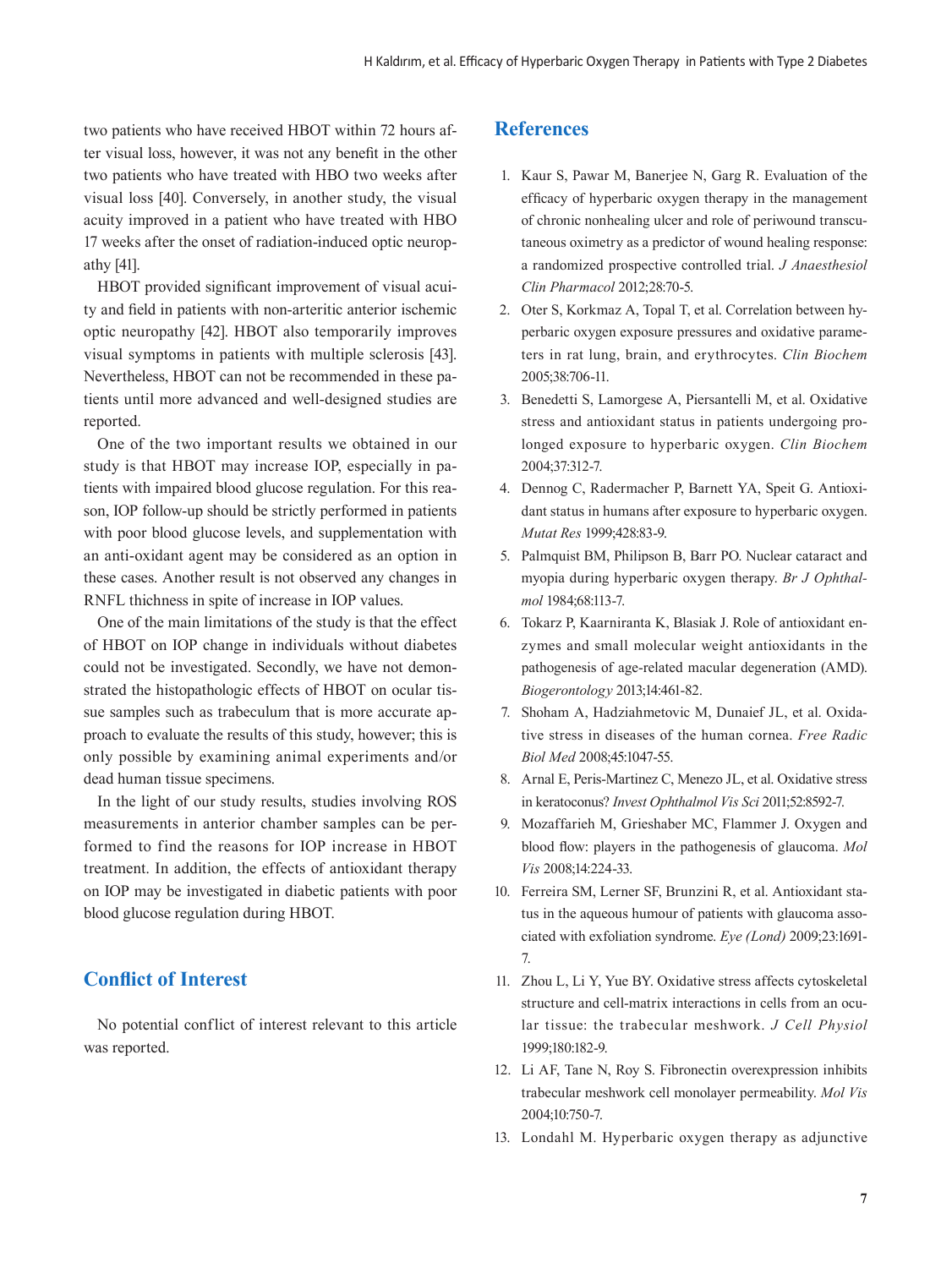treatment of diabetic foot ulcers. *Med Clin North Am* 2013;97:957-80.

- 14. Johnston BR, Ha AY, Brea B, Liu PY. The mechanism of hyperbaric oxygen therapy in the treatment of chronic wounds and diabetic foot ulcers. *R I Med J (2013)* 2016;99:26-9.
- 15. Stoekenbroek RM, Santema TB, Legemate DA, et al. Hyperbaric oxygen for the treatment of diabetic foot ulcers: a systematic review. *Eur J Vasc Endovasc Surg* 2014;47:647- 55.
- 16. Evanger K, Haugen OH, Irgens A, et al. Ocular refractive changes in patients receiving hyperbaric oxygen administered by oronasal mask or hood. *Acta Ophthalmol Scand* 2004;82:449-53.
- 17. Plafki C, Peters P, Almeling M, et al. Complications and side effects of hyperbaric oxygen therapy. *Aviat Space Environ Med* 2000;71:119-24.
- 18. Friedman DS, O'Colmain BJ, Munoz B, et al. Prevalence of age-related macular degeneration in the United States. *Arch Ophthalmol* 2004;122:564-72.
- 19. Sacca SC, Izzotti A, Rossi P, Traverso C. Glaucomatous outflow pathway and oxidative stress. *Exp Eye Res* 2007;84:389-99.
- 20. Chrysostomou V, Rezania F, Trounce IA, Crowston JG. Oxidative stress and mitochondrial dysfunction in glaucoma. *Curr Opin Pharmacol* 2013;13:12-5.
- 21. Izzotti A, Sacca SC, Longobardi M, Cartiglia C. Mitochondrial damage in the trabecular meshwork of patients with glaucoma. *Arch Ophthalmol* 2010;128:724-30.
- 22. Caballero M, Liton PB, Epstein DL, Gonzalez P. Proteasome inhibition by chronic oxidative stress in human trabecular meshwork cells. *Biochem Biophys Res Commun* 2003;308:346-52.
- 23. Fuchshofer R, Yu AH, Welge-Lussen U, Tamm ER. Bone morphogenetic protein-7 is an antagonist of transforming growth factor-beta2 in human trabecular meshwork cells. *Invest Ophthalmol Vis Sci* 2007;48:715-26.
- 24. Nucci C, Di Pierro D, Varesi C, et al. Increased malondialdehyde concentration and reduced total antioxidant capacity in aqueous humor and blood samples from patients with glaucoma. *Mol Vis* 2013;19:1841-6.
- 25. Mousa A, Kondkar AA, Al-Obeidan SA, et al. Association of total antioxidants level with glaucoma type and severity. *Saudi Med J* 2015;36:671-7.
- 26. Gallin-Cohen PF, Podos SM, Yablonski ME. Oxygen lowers intraocular pressure. *Invest Ophthalmol Vis Sci*

1980;19:43-8.

- 27. Bojic L, Kovacevic H, Andric D, et al. Hyperbaric oxygen dose of choice in the treatment of glaucoma. *Arh Hig Rada Toksikol* 1993;44:239-47.
- 28. Bojic L, Racic G, Gosovic S, Kovacevic H. The effect of hyperbaric oxygen breathing on the visual field in glaucoma. *Acta Ophthalmol (Copenh)* 1993;71:315-9.
- 29. Ersanli D, Akin T, Yildiz S, et al. The effect of hyperbaric oxygen on intraocular pressure. *Undersea Hyperb Med* 2006;33:1-4.
- 30. Maritim AC, Sanders RA, Watkins JB 3rd. Diabetes, oxidative stress, and antioxidants: a review. *J Biochem Mol Toxicol* 2003;17:24-38.
- 31. Matough FA, Budin SB, Hamid ZA, et al. The role of oxidative stress and antioxidants in diabetic complications. *Sultan Qaboos Univ Med J* 2012;12:5-18.
- 32. Vafa M, Mohammadi F, Shidfar F, et al. Effects of cinnamon consumption on glycemic status, lipid profile and body composition in type 2 diabetic patients. *Int J Prev Med* 2012;3:531-6.
- 33. Opara EC. Role of oxidative stress in the etiology of type 2 diabetes and the effect of antioxidant supplementation on glycemic control. *J Investig Med* 2004;52:19-23.
- 34. Al-Maskari MY, Waly MI, Ali A, et al. Folate and vitamin B12 deficiency and hyperhomocysteinemia promote oxidative stress in adult type 2 diabetes. *Nutrition* 2012;28:e23-6.
- 35. Ko ML, Peng PH, Hsu SY, Chen CF. Dietary deficiency of vitamin E aggravates retinal ganglion cell death in experimental glaucoma of rats. *Curr Eye Res* 2010;35:842-9.
- 36. Ramdas WD, Wolfs RC, Kiefte-de Jong JC, et al. Nutrient intake and risk of open-angle glaucoma: the Rotterdam Study. *Eur J Epidemiol* 2012;27:385-93.
- 37. Patel S, Mathan JJ, Vaghefi E, Braakhuis AJ. The effect of flavonoids on visual function in patients with glaucoma or ocular hypertension: a systematic review and meta-analysis. *Graefes Arch Clin Exp Ophthalmol* 2015;253:1841-50.
- 38. Hodges LC, Kearse CE, Green K. Intraocular pressure-lowering activity of phenolic antioxidants in normotensive rabbits. *Curr Eye Res* 1999;19:234-40.
- 39. Ayata A, Uzun G, Mutluoglu M, et al. Influence of hyperbaric oxygen therapy on central corneal thickness. *Ophthalmic Res* 2012;47:19-22.
- 40. Guy J, Schatz NJ. Hyperbaric oxygen in the treatment of radiation-induced optic neuropathy. *Ophthalmology*  1986;93:1083-8.
- 41. Borruat FX, Schatz NJ, Glaser JS, et al. Visual recovery